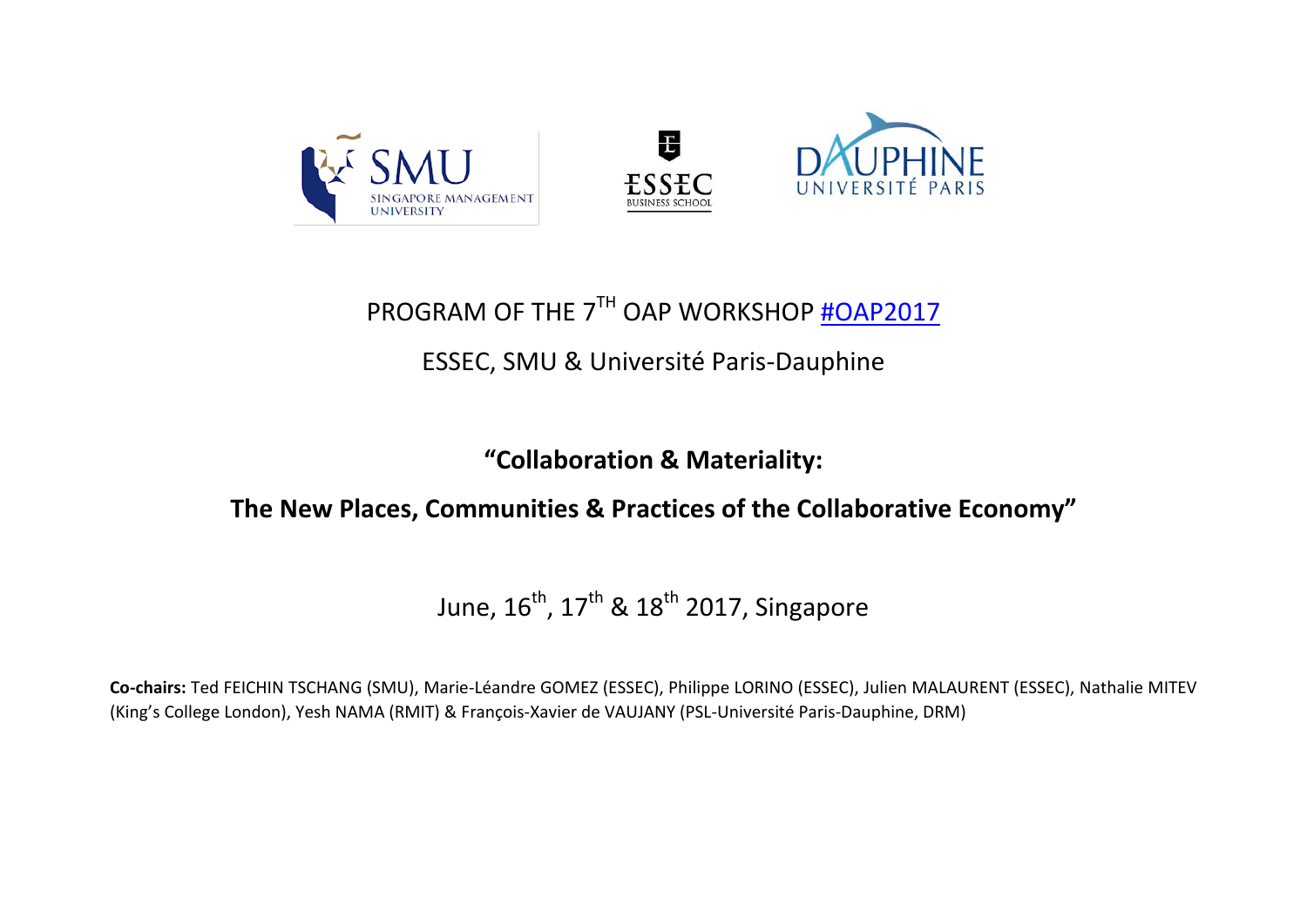**Day 1, 16th June, Third meeting of OAP Standing Group and opening panel (at Singapore Management University)**

| 15.00-          | 3rd meeting of OAP Standing Group (coordinated by François-Xavier de Vaujany and Albane Grandazzi PSL-Université Paris-Dauphine) |  |  |  |  |  |
|-----------------|----------------------------------------------------------------------------------------------------------------------------------|--|--|--|--|--|
| 16.30           | "New Work Practices and the Collaborative Economy: Relevant Concepts, Theories and Ontologies"                                   |  |  |  |  |  |
| 17.00-<br>18.30 | <b>Opening panel</b> (coordinated by Xavier Pavi, ESSEC):                                                                        |  |  |  |  |  |
|                 | "Entrepreneurship, Innovation and Business Models in the Collaborative Economy: Key Trends in Singapore and East Asia"           |  |  |  |  |  |
| 19.00           | Four entrepreneurs will share their experience about new entrepreneurial practices in Singapore and East Asia                    |  |  |  |  |  |
|                 | <b>Cocktail at SMU</b> (in partnership with RMIT)                                                                                |  |  |  |  |  |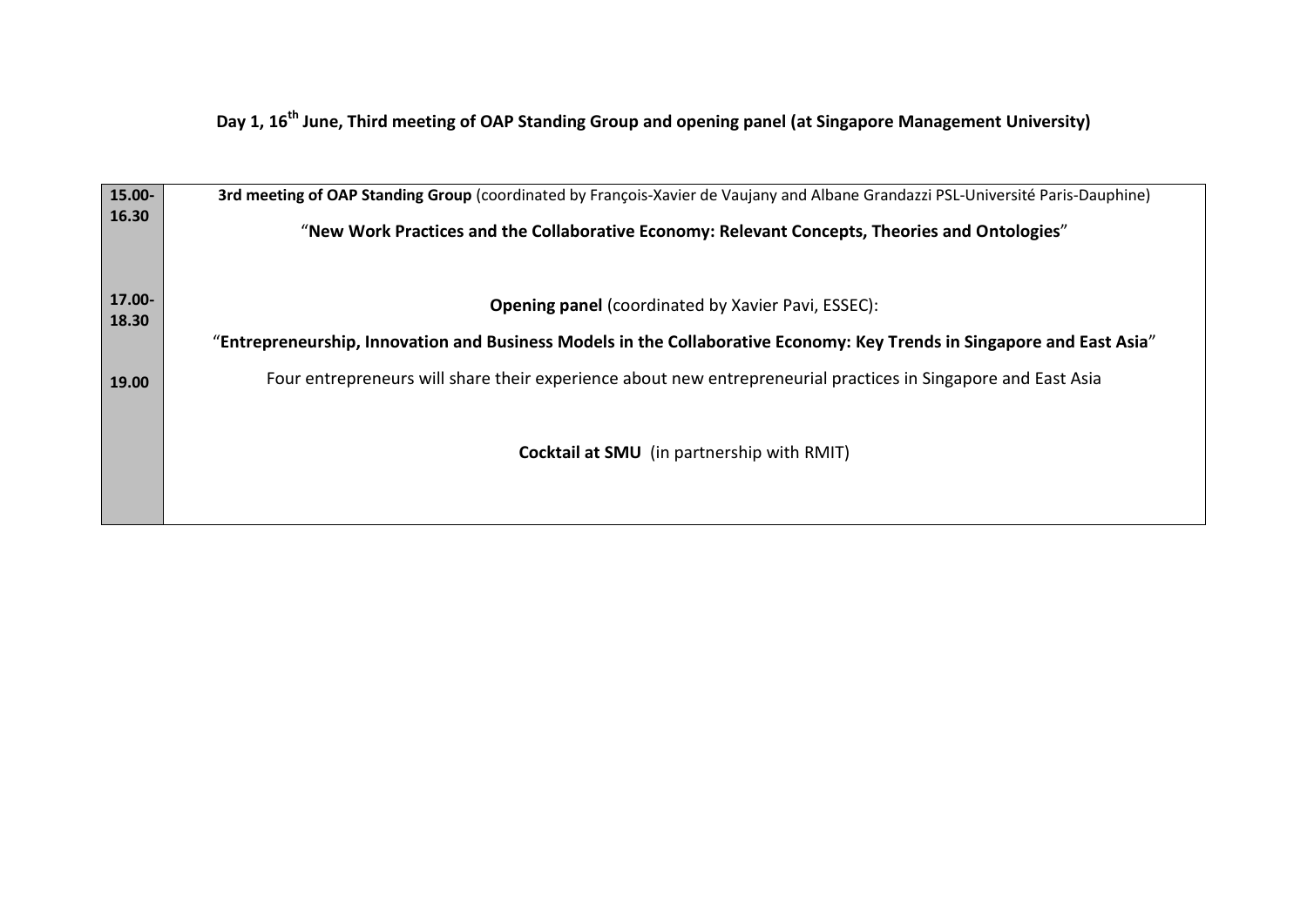#### **Day 2, 17th June, 7th OAP workshop on "Collaboration & Materiality: New Places, Practices & Communities of the Collaborative Economy", ESSEC Singapore**

| 8.00-9.45   | <b>REGISTRATION</b>                                                                                                                                               |                                                     |                                           |                                                   |  |
|-------------|-------------------------------------------------------------------------------------------------------------------------------------------------------------------|-----------------------------------------------------|-------------------------------------------|---------------------------------------------------|--|
|             |                                                                                                                                                                   |                                                     |                                           |                                                   |  |
| 9.45-10.00  | <b>ROOM XX</b><br>Welcome talk by representatives of SMU, ESSEC, PSL-Université Paris-Dauphine and OAP 2017 co-chairs                                             |                                                     |                                           |                                                   |  |
| 10.00-10.45 | <b>ROOM XX</b>                                                                                                                                                    |                                                     |                                           |                                                   |  |
|             | Keynote 1: "The ontological turn in anthropology (and its critiques)", by Pr Erwan Dianteill (Université Paris-Descartes and Institut<br>Universitaire de France) |                                                     |                                           |                                                   |  |
| 10.45-11.00 | <b>Questions</b>                                                                                                                                                  |                                                     |                                           |                                                   |  |
| 11.00-12.30 | <b>ROOM XX</b>                                                                                                                                                    | <b>ROOM XX</b>                                      | <b>ROOM XX</b>                            | <b>ROOM XX</b>                                    |  |
|             | <b>Track 1: Matter and</b>                                                                                                                                        | <b>Track 2: Co-workers, Makers</b>                  | <b>Track 3: Business Value, Valuation</b> | Track 4:<br><b>Ontologies</b><br>and              |  |
|             | <b>Ontologies of Platforms and</b>                                                                                                                                | and Hackers in the Sharing                          | Performativity<br>and<br>in the           | <b>Ontological Debates about</b>                  |  |
|             | <b>Practices of the</b>                                                                                                                                           | Economy:<br>Sociomaterial                           | <b>Collaborative Economy (Session</b>     | <b>Work Practices in Society and</b>              |  |
|             | <b>Collaborative Economy</b>                                                                                                                                      | <b>Perspectives</b>                                 | chair:<br>Joanne<br>Locke,<br>Deakin      | <b>Organizations</b> (Session chair:              |  |
|             | (Session chairs: Thijs<br>Willems, VU Amsterdam)                                                                                                                  | (Session<br>chair:<br>Luca                          | University)                               | George<br>Kuk,<br>Nottingham<br>Trent University) |  |
|             | "Material-Discursive Practices in                                                                                                                                 | Giustiniano, LUISS)<br>assemblages of<br>"Coworking | "Silent<br>of<br>code?<br>tyranny         | Theory building and theorizing                    |  |
|             | Context of Web Based Digital                                                                                                                                      | informal urban street trade: the                    | Performativity, encoding and brand        | with/in sociomateriality,<br>Yesh                 |  |
|             | Information<br>Sources:<br>An                                                                                                                                     | case of Recife, Brazi", Rui                         | work",<br>Anna<br>Morgan-Thomas           | (RMIT)<br>Paolo<br>Nama<br>and                    |  |
|             | Implication for Entrepreneurial                                                                                                                                   | Ramos (Universidade de Lisboa)                      | (University of Glasgow)                   | (University<br>Quattrone<br>of                    |  |
|             | Information", Search Sarabjot                                                                                                                                     |                                                     |                                           | Edinburgh Business School)                        |  |
|             | (Indian Institute<br>of<br>Kaur                                                                                                                                   |                                                     |                                           |                                                   |  |
|             | Technology Kanpur) and Subhas                                                                                                                                     |                                                     |                                           |                                                   |  |
|             | C. Misra (Indian Institute of                                                                                                                                     |                                                     |                                           |                                                   |  |
|             | Technology Kanpur)                                                                                                                                                |                                                     |                                           |                                                   |  |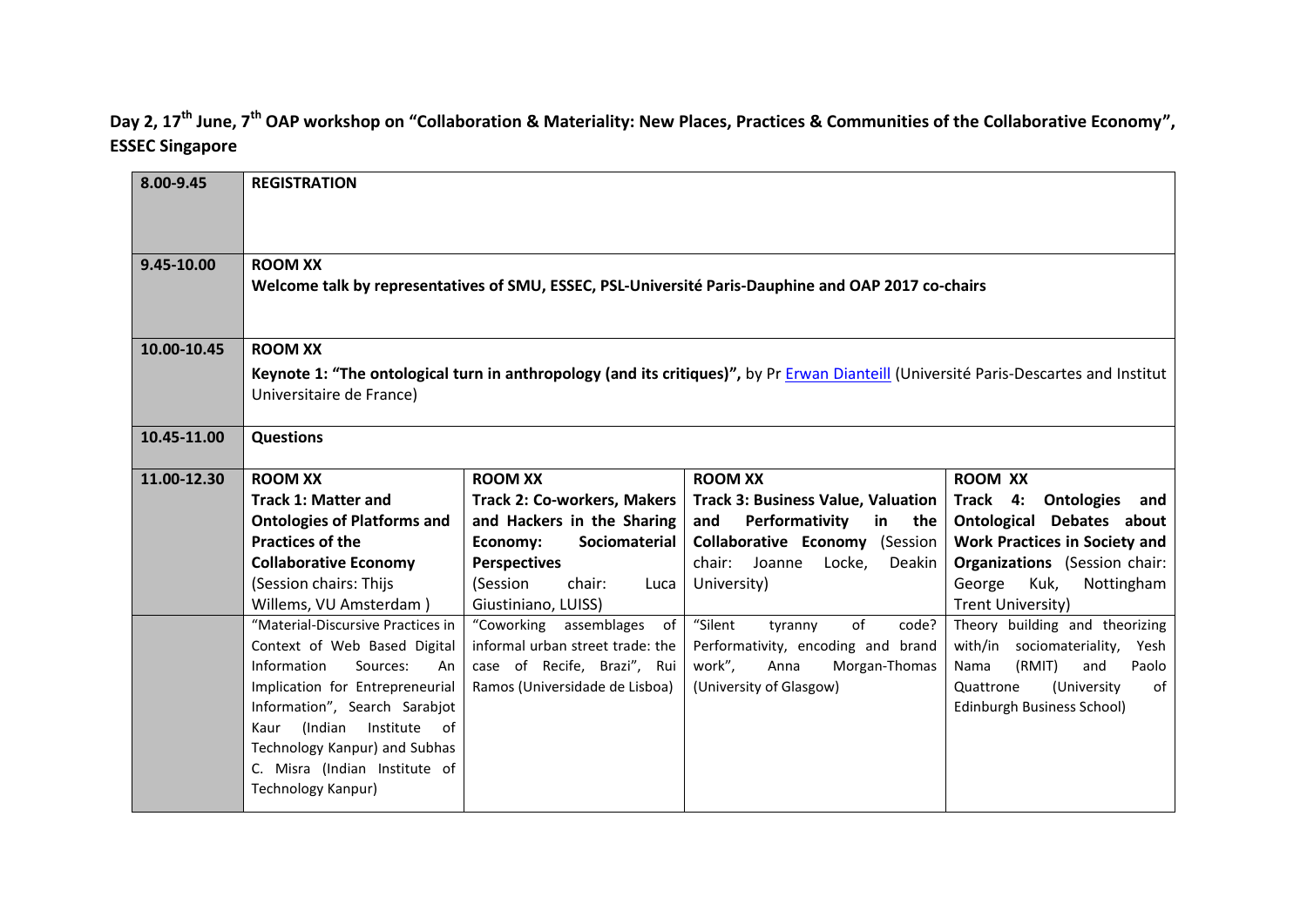|             | $"$ The<br>community-platform<br>paradox: Towards a reversible<br>view of the collaborative<br>economy", François-Xavier de<br>Vaujany (PSL-Université Paris-<br>Dauphine)          | "The role of materiality in<br>organizing a living lab", Philippe<br>Eynaud (Université Paris I) and<br>Julien Malaurent (ESSEC)                                                                                                                                                                                | "UberX on the move: from value<br>market<br>contestation<br>to<br>transformation", Mireille Mercier-Roy<br>(Université de Montréal) and Chantale<br>Mailhot (HEC Montréal) | "Transitioning to 'New Ways of<br>Working' (NWW) in a municipal<br>government organization: A<br>perspective", Maike<br>process<br>Steggeman (VU Amsterdam),<br>Sytze Kingma (VU Amsterdam)<br>and Dubravka Cecez-Kecmanovic<br>(UNSW) |
|-------------|-------------------------------------------------------------------------------------------------------------------------------------------------------------------------------------|-----------------------------------------------------------------------------------------------------------------------------------------------------------------------------------------------------------------------------------------------------------------------------------------------------------------|----------------------------------------------------------------------------------------------------------------------------------------------------------------------------|----------------------------------------------------------------------------------------------------------------------------------------------------------------------------------------------------------------------------------------|
|             | $"$ The<br>materiality of digital<br>platforms for health and well-<br>being", Julie Bastianutti (IAE de<br>Lille) and Caroline Gauthier<br>(Grenoble<br>Ecole<br>de<br>Management) | "A Phenomenological Approach<br>of Organizational Legitimation:<br>An Ethnography of Co-working<br>and Maker Spaces' Tours",<br>Grandazzi<br>Albane<br>(PSL-<br>Université<br>Paris-Dauphine),<br>Aurore Dandoy (PSL-Université<br>Paris-Dauphine) and Stéphanie<br>Fargeot (PSL-Université Paris-<br>Dauphine) | "XBRL's genotype: A basis for<br>analyzing strategic development? ",<br>Joanne Locke (Deakin University) and<br>Alan Lowe (RMIT)                                           | "Considering the research act:<br>Fixing<br>meaning,<br>relational<br>ontology and agential cuts", Ivo<br>De Loo (Nyorende Business<br>University)                                                                                     |
| 12.30-14.00 | <b>Lunch at ESSEC</b>                                                                                                                                                               |                                                                                                                                                                                                                                                                                                                 |                                                                                                                                                                            |                                                                                                                                                                                                                                        |
| 14.00-14.45 | <b>ROOM XX</b><br>Keynote 2: "How Things Shape the Mind: A Theory of Material Engagement", by Pr Lambros Malafouris (Oxford University)                                             |                                                                                                                                                                                                                                                                                                                 |                                                                                                                                                                            |                                                                                                                                                                                                                                        |
| 14.45-15.00 | <b>Questions</b>                                                                                                                                                                    |                                                                                                                                                                                                                                                                                                                 |                                                                                                                                                                            |                                                                                                                                                                                                                                        |
| 15.00-15.30 | <b>Break</b>                                                                                                                                                                        |                                                                                                                                                                                                                                                                                                                 |                                                                                                                                                                            |                                                                                                                                                                                                                                        |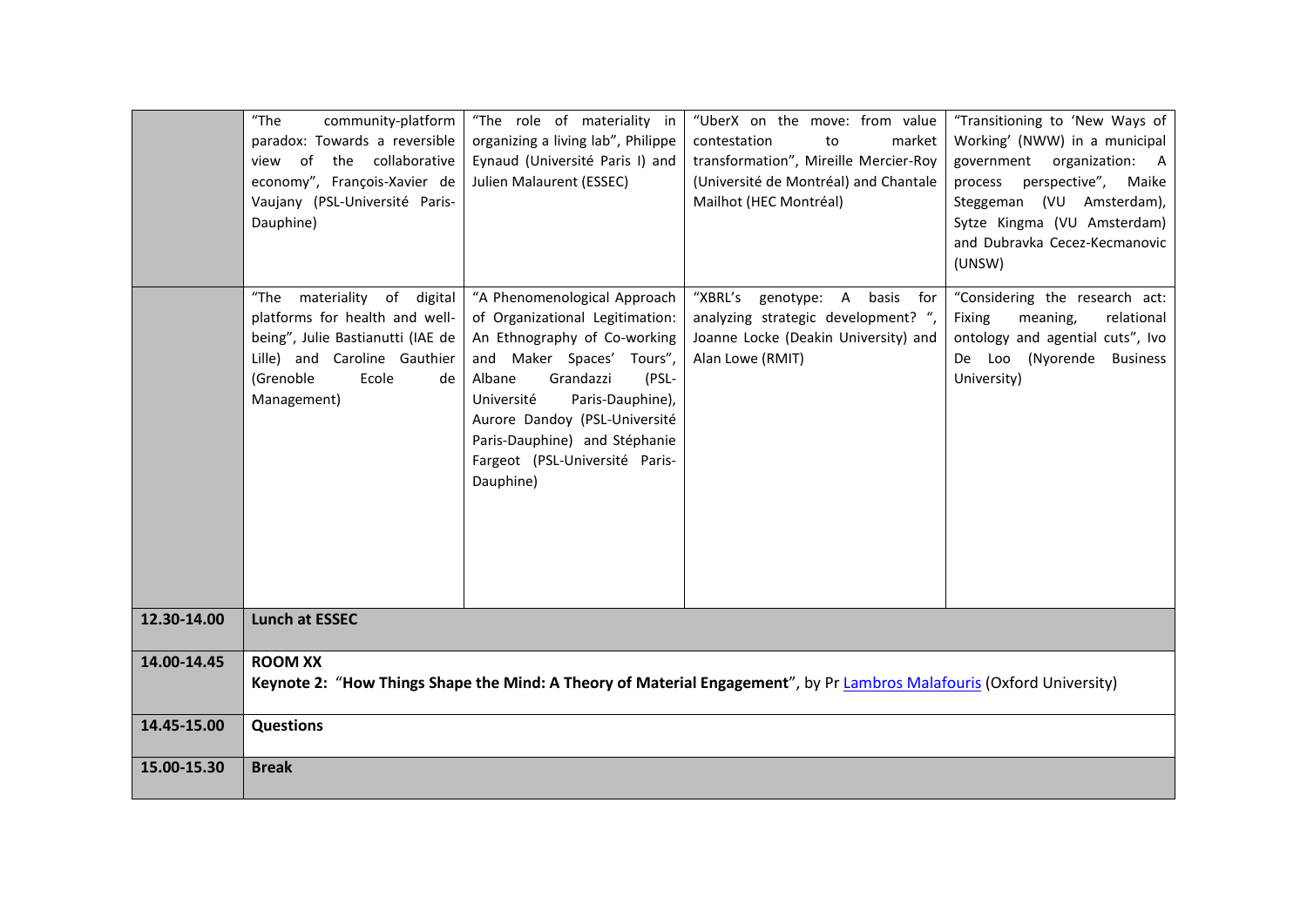| 15.30-17.00 | "An exploration into the making                    | "The Path Less Travelled -      | "Collective, sharing community and its | "Considering<br>materiality<br>as  |
|-------------|----------------------------------------------------|---------------------------------|----------------------------------------|------------------------------------|
|             | of digital spaces", Jeremy Aroles                  | Traversing Space Time between   | organization: the case of Auroville",  | ingredient of events: how do       |
|             | (Manchester University)                            | the Digital and the Physical in | Chintan Kella (LUISS), Tomislav Rimac  | makers participate<br>in<br>the    |
|             |                                                    | printing", George Kuk<br>3D     | (Stockholm School of Economics) and    | definition of situated and social  |
|             |                                                    | (Nottingham Trent University)   | Luca Giustiniano (LUISS)               | temporalities?",<br>Anthony        |
|             |                                                    | and Stephanie Giamporcaro       |                                        | Hussenot (PSL-Université Paris-    |
|             |                                                    | (University of Cape Town)       |                                        | Dauphine)<br>and<br>Stéphanie      |
|             |                                                    |                                 |                                        | Missonier (HEC Lausanne)           |
|             | "Electronic business reporting:                    | "Between Market, Hierarchy      | conditions<br>"The<br>Felicity's<br>of | "Online libraries and diverse      |
|             | the construction of market                         | Clan.<br>Governance of<br>and   | performing a number act within the     | multimedia<br>communities:         |
|             | infrastructure<br>through<br>an                    | Communities in the Sharing      | confines of business reviews. The case | conflicting affordances, tools and |
|             | agential realist lens", Alan Lowe                  | Economy",<br>Indre<br>Maurer    | of a category management approach",    | socio-technical<br>imaginaries?",  |
|             | (RMIT) and Joanne Locke                            | of Goettingen),<br>(University  | Damien Mourey (IAE de Paris) and       | Jana Sverdljuk (National Library   |
|             | (Deakin University)                                | Philipp Mosmann (University of  | Philippe Lorino (ESSEC)                | of<br>Norway),<br>Lucia<br>Liste   |
|             |                                                    | Goettingen),<br>Achim<br>Oberg  |                                        | (Norwegian University of Science   |
|             |                                                    | (University of Mannheim) and    |                                        | Technology) and Eivind<br>and      |
|             |                                                    | Dominika Wruk (University of    |                                        | Røssaak (National Library of       |
|             |                                                    | Mannheim)                       |                                        | Norway)                            |
|             |                                                    |                                 |                                        |                                    |
|             |                                                    |                                 |                                        |                                    |
| 16.00-16.30 |                                                    | "Participant<br>Ethnography a   |                                        | "Ideological<br>materiality<br>in  |
|             |                                                    | Third-place: Social Innovation, |                                        | organizations: rethinking<br>work  |
|             |                                                    | Community and Local Life",      |                                        | affect<br>with<br>practices<br>and |
|             |                                                    | Stéphanie<br>Fargeot<br>(PSL-   |                                        | identity",<br>Edouard<br>Pignot    |
|             |                                                    | Université Paris-Dauphine)      |                                        | (University of Warwick)            |
|             |                                                    |                                 |                                        |                                    |
|             |                                                    |                                 |                                        |                                    |
|             |                                                    |                                 |                                        |                                    |
|             |                                                    |                                 |                                        |                                    |
|             |                                                    |                                 |                                        |                                    |
|             |                                                    |                                 |                                        |                                    |
| 17.00       | <b>Break</b>                                       |                                 |                                        |                                    |
| 18.30-20.30 | <b>Cocktail at the French embassy in Singapore</b> |                                 |                                        |                                    |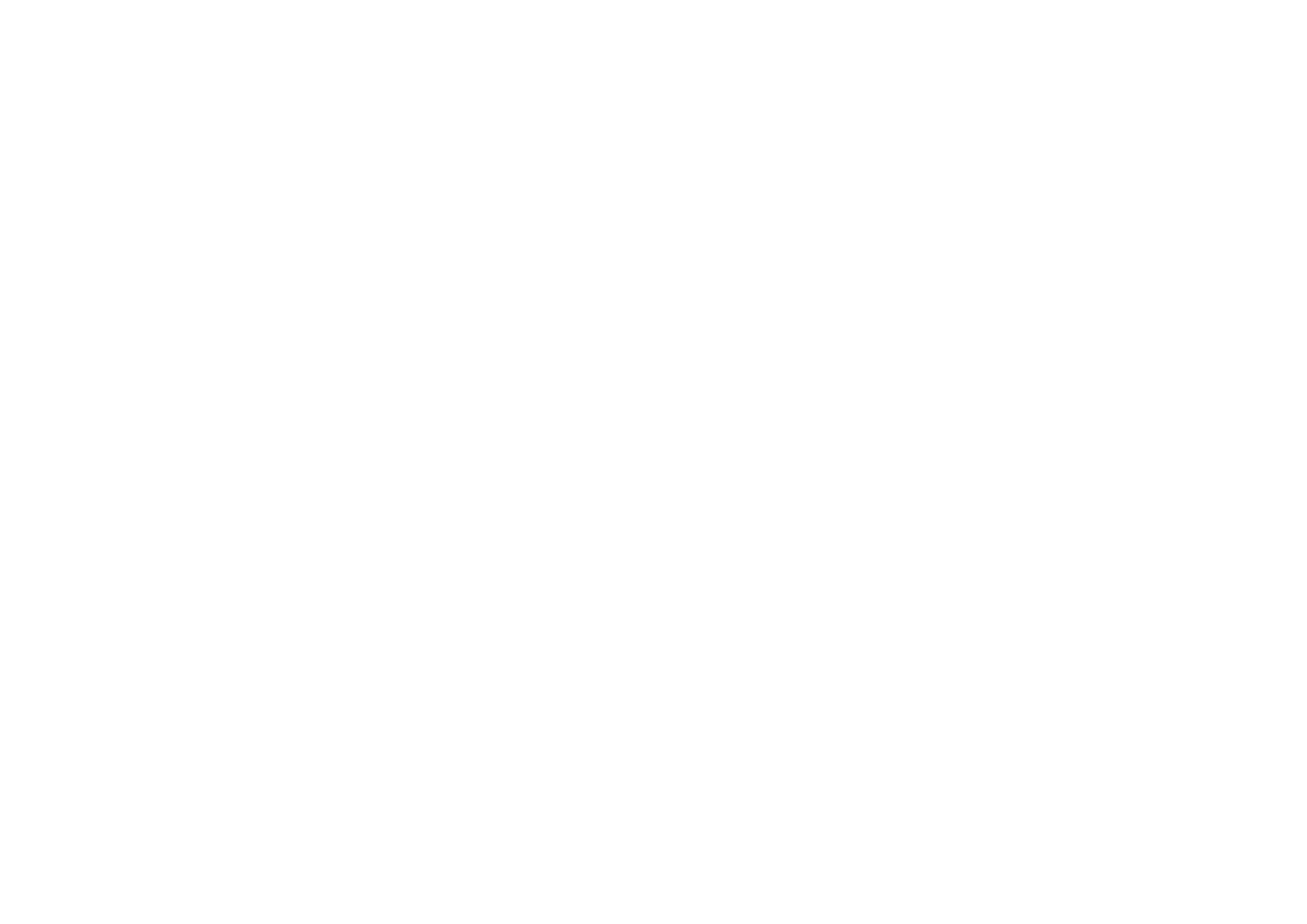# **Day 3, 18th June, ESSEC Singapore**

| 9.00-10.00  | <b>REGISTRATION</b>                                                                                                                                                             |                                                             |                                                             |                                                                 |  |
|-------------|---------------------------------------------------------------------------------------------------------------------------------------------------------------------------------|-------------------------------------------------------------|-------------------------------------------------------------|-----------------------------------------------------------------|--|
| 10.00-10.45 | <b>ROOM XX</b><br>Keynote 3: "Shared Mobility in the Shared Economy: an Economic Perspective on Platforms and Collaborative Practices", by<br><b>Costas Courcoubetis (SUTD)</b> |                                                             |                                                             |                                                                 |  |
| 10.45-11.00 | <b>Questions</b>                                                                                                                                                                |                                                             |                                                             |                                                                 |  |
| 11.00-12.30 | <b>ROOM XX</b>                                                                                                                                                                  | <b>ROOM XX</b>                                              | <b>ROOM XX</b>                                              | <b>ROOM XX</b>                                                  |  |
|             | <b>Material</b><br>and<br><b>Spatial</b>                                                                                                                                        | Phenomenological and process                                | Track 3: Having Fun, DIY and                                | Sociomateriality<br>in.                                         |  |
|             | perspectives on collaboration                                                                                                                                                   | views on communities in the                                 | of<br><b>Practices</b><br><b>New</b><br>the                 | <b>Organizations and Organizing</b>                             |  |
|             | and<br>cooperation<br>in.<br>organizations                                                                                                                                      | <b>Sharing Economy</b><br>Track 2: (Session chair: Philippe | <b>Collaborative Economy</b><br>(Session chair: Lucia Liste | Track 4: (Session chair: Sytze<br>Kingma, VU Amsterdam)         |  |
|             | Track 1: (Session chair: Anna                                                                                                                                                   | Lorino, ESSEC)                                              | Norwegian University<br><sub>of</sub>                       |                                                                 |  |
|             | Morgan-Thomas, University of                                                                                                                                                    |                                                             | Science and Technology) )                                   |                                                                 |  |
|             | Glasgow)                                                                                                                                                                        |                                                             |                                                             |                                                                 |  |
| 11.00-11.30 | "Cutting the ties': The role of                                                                                                                                                 | "Being through gestures : a call for                        | "Designing Communities of Play                              | "Towards Artifacts Assemblage In                                |  |
|             | distance in inter-organizational                                                                                                                                                | a Merleau-Pontian framing of                                | and Exploration in a Virtual                                | Routine<br>Dynamics:<br><b>The</b>                              |  |
|             | projects", Thijs Willems (VU                                                                                                                                                    | bodily actions", Pierre Laniray                             | World", Tschang Ted Feichin                                 | Exploratory Case Of Nurses'                                     |  |
|             | Amsterdam)                                                                                                                                                                      | (Université de Poitiers, IAE &                              | (SMU)                                                       | Handoff In A Neonatal Unit",<br>Savéria Cecchi (Université Nice |  |
|             |                                                                                                                                                                                 | CEREGE)                                                     |                                                             | Sophia Antipolis, GREDEG) and                                   |  |
|             |                                                                                                                                                                                 |                                                             |                                                             | Evelyne Rouby (Université Nice                                  |  |
|             |                                                                                                                                                                                 |                                                             |                                                             | Sophia Antipolis, GREDEG)                                       |  |
| 11.30-12.00 | "Materiality and communication,                                                                                                                                                 | "Third-Places through distributed                           | "Academic<br>Crafting:<br>Leisure                           | "Socio-materiality & technology:                                |  |
|             | collaboration, and control: a case                                                                                                                                              | cognition<br>and<br>material                                | Could Slow Swimming Offer A                                 | the case of the 'Compte Nickel' in                              |  |
|             | study of a large teaching                                                                                                                                                       | engagement: Insights from an                                | Space to Breath?", David Jones                              | France",<br>François<br>Delorme                                 |  |
|             | hospital", Sara Melo (Queen's                                                                                                                                                   | Activity Theory framework", Jean-                           | (Bournemouth University)                                    | Grenoble-Alpes,<br>(Université                                  |  |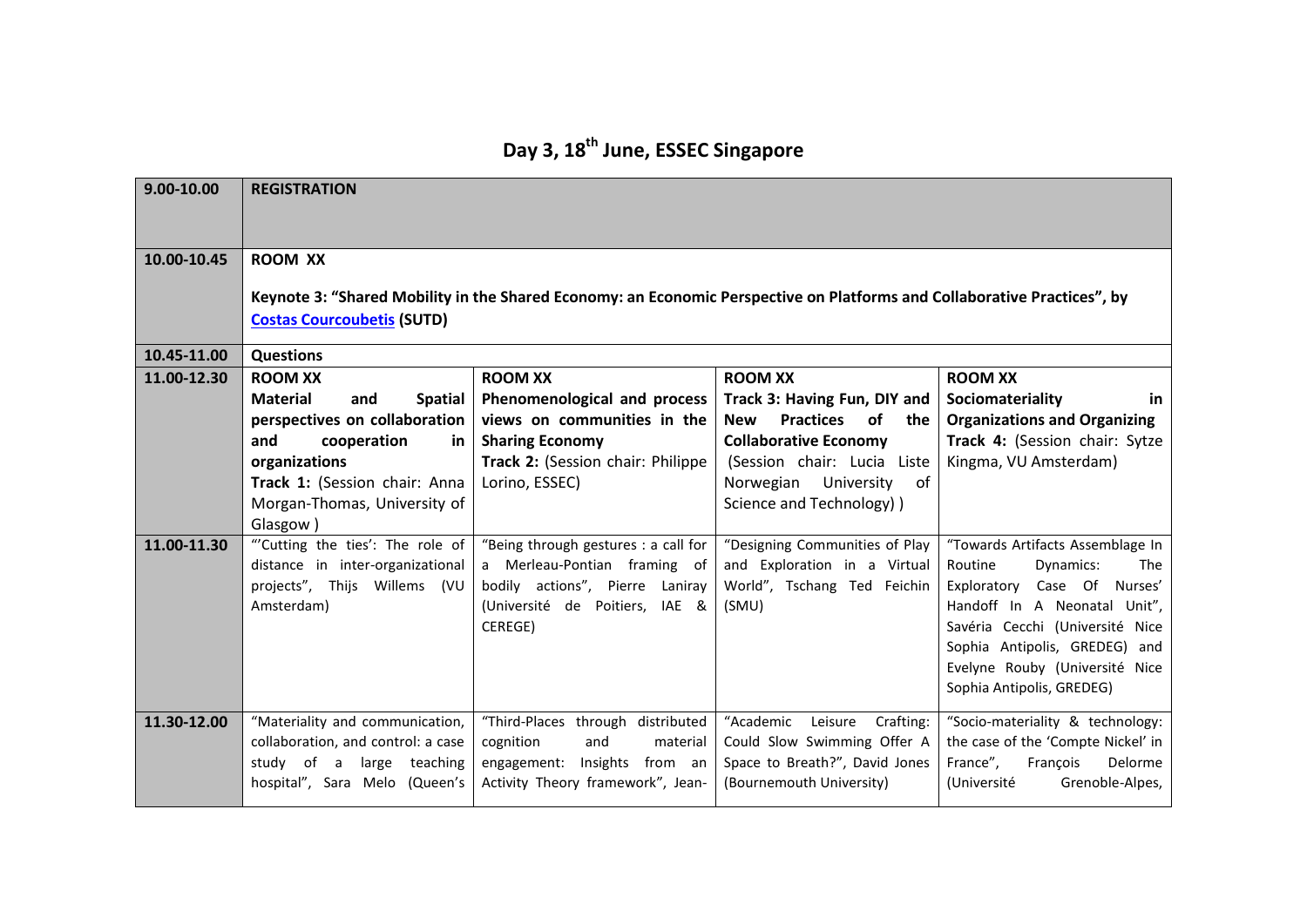|             | University Belfast)                                                                                                                                                                                                                                                                                                                                  | Louis Magakian (EM Lyon Business<br>School) and Julien Malaurent<br>(ESSEC)                                                                                                                                |                                                                                                                                                                                                                         | CERAG)                                                                                                                                                                                                                                       |
|-------------|------------------------------------------------------------------------------------------------------------------------------------------------------------------------------------------------------------------------------------------------------------------------------------------------------------------------------------------------------|------------------------------------------------------------------------------------------------------------------------------------------------------------------------------------------------------------|-------------------------------------------------------------------------------------------------------------------------------------------------------------------------------------------------------------------------|----------------------------------------------------------------------------------------------------------------------------------------------------------------------------------------------------------------------------------------------|
| 12.00-12.30 | "The role of materiality in the<br>of<br>collaborative<br>emergence<br>practices: the case of train<br>stations", Albane Grandazzi (PSL-<br>Université<br>Paris-Dauphine)                                                                                                                                                                            | "When the community manager<br>co-constructs<br>the<br>community<br>feeling in collaborative spaces",<br>Aurore Dandoy (PSL-Université<br>Paris-Dauphine)                                                  |                                                                                                                                                                                                                         | <b>Concluding discussion:</b><br>"Ontologies<br>and<br>ontological<br>debates in<br>management &<br>organization studies: extending<br>sociomateriality<br>debate"<br>the<br>(François-Xavier de Vaujany, PSL-<br>Université Paris-Dauphine) |
| 12.30-14.00 | Lunch                                                                                                                                                                                                                                                                                                                                                |                                                                                                                                                                                                            |                                                                                                                                                                                                                         |                                                                                                                                                                                                                                              |
| 14.00-15.30 | <b>ROOM XX</b><br><b>Material</b><br>spatial<br>and<br>perspectives on collaboration<br>and cooperation<br>Track 1 bis:<br>(Session chair: Sara Melo,<br>Queen's University Belfast)                                                                                                                                                                 | <b>ROOM XX</b><br>New work practices and new<br>forms of collaboration in the<br>sharing economy<br>Track 2: (Session chair: Ted<br>Feichin Tschang,<br>Singapore<br>Management University)                | <b>ROOM XX</b><br><b>Macro</b><br>meso-social<br>and<br>perspectives<br><b>on</b><br>collaboration<br>and<br>their<br>material underpinnings<br>Track 3:<br>(Session chairs:<br>Dubravka<br>Cecez-<br>Kecmanovic, UNSW) | <b>ROOM XX</b><br>Panel about "Entrepreneurs<br>and innovation in the sharing<br>economy: new bodies, new<br>corporeity, new embodied<br>practices?"<br>Track 4: (Session chair: Yesh<br>Nama, RMIT)                                         |
|             | "Sociomateriality of Management<br>Accounting practices as a result<br>$\alpha$ f<br>collaboration<br>and<br>cooperation", Paschoal Russo<br>(Faculdade FIPECAPI), Claudio<br>(Centro<br>Universitário<br>Parisi<br>FECAP) and Reinaldo Guerreiro<br>(Faculdade<br>de<br>Economia,<br>Administração e Contabilidade da<br>Universidade de São Paulo) | "Imbrication:<br>Theorizing<br>the<br>dynamics of management control<br>systems", Fazlin Ali (Universiti<br>Putra Malaysia, Putrajaya) and<br>Omer Bin Thabet (University Kuala<br>Lumpur Business School) | "Dissolving<br>interdisciplinary<br>"making<br>boundaries<br>in<br>together". Lessons from the<br>field", Marie-Claude Plourde<br>(Université du Québec)                                                                | Anna<br>Morgan-<br>Participants:<br>Thomas (University of Glasgow),<br>Thijs Willems (VU Amsterdam),<br>Mirjam Werner (Rotterdam<br><b>School of Management)</b>                                                                             |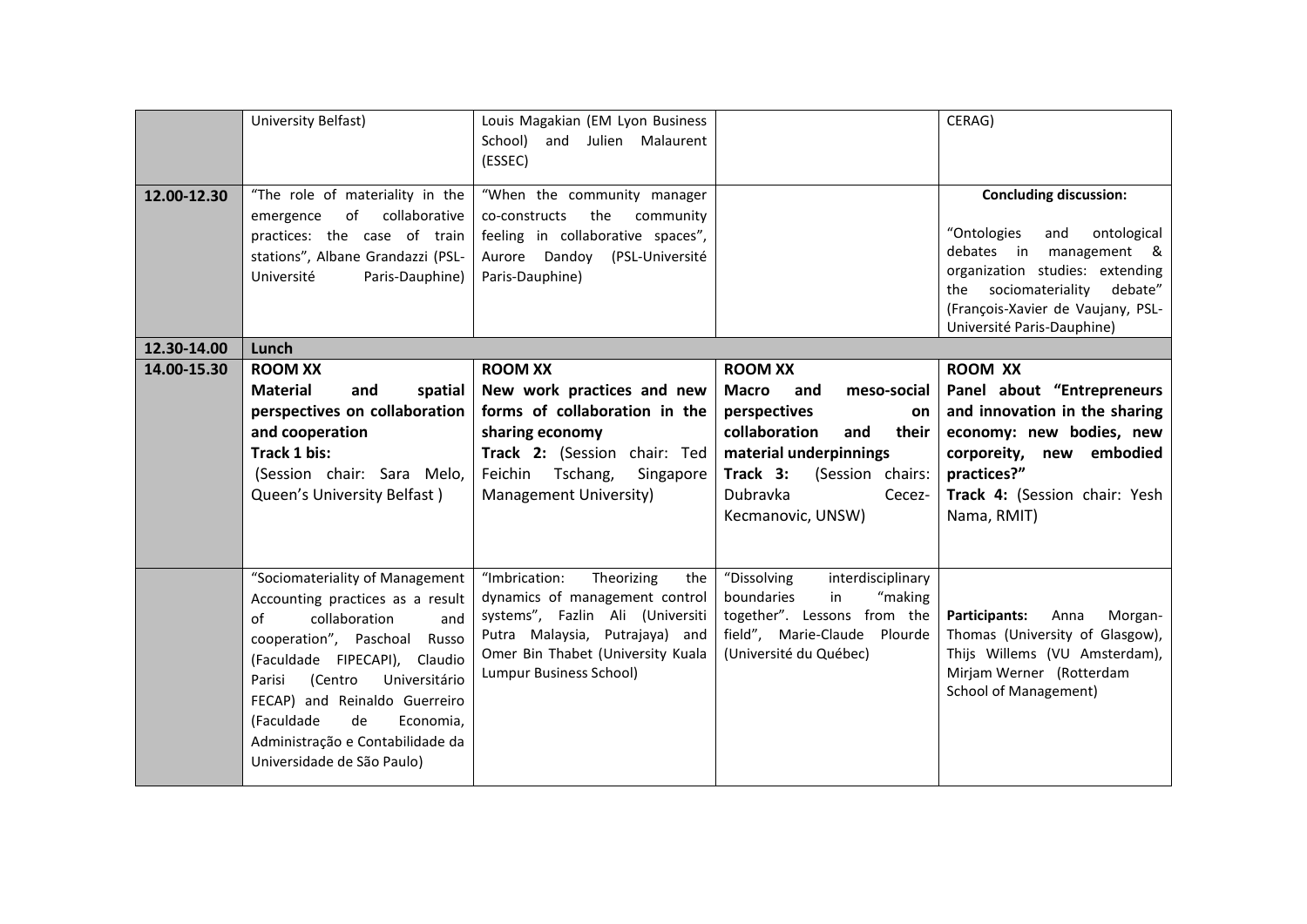|             | "Creation of Meaning through<br>Emergent Sensemaking and the<br>Use of Material Artifacts: The<br>Case of Health Care Cooperative<br>'Better Community Together'",<br>Mirjam Werner (Rotterdam<br><b>School of Management)</b>                                                                                                                                               | "The development of CSR in French<br>hospitals and new forms of<br>collaborations", Marion Ligonie<br>(ESSEC) and Marie-Leandre Gomez<br>(ESSEC) | "Pragma(tism) or (pragma)Tism<br>as a relevant entry to inter-<br>collaboration<br>organizational<br>crises in emergency response<br>systems?", Anouck Adrot (PSI-<br>Université Paris-Dauphine)                                                                                                             |  |
|-------------|------------------------------------------------------------------------------------------------------------------------------------------------------------------------------------------------------------------------------------------------------------------------------------------------------------------------------------------------------------------------------|--------------------------------------------------------------------------------------------------------------------------------------------------|--------------------------------------------------------------------------------------------------------------------------------------------------------------------------------------------------------------------------------------------------------------------------------------------------------------|--|
| 16.30-17.00 | "ICT and the Re-Spatializing of<br>the Workaday: Understanding<br>Relationship<br>between<br>the<br>Organizational Space, ICT and<br>Affordances / The Case of<br>Collaborative<br>Research<br>in<br>Schools",<br><b>Business</b><br>Anouk<br>Mukherjee (PSL-Université Paris-<br>Dauphine)                                                                                  |                                                                                                                                                  | "Closer to the (re)configuration<br>of an unexpected field: the case<br>of London tech ecosystem",<br>Carton<br>(Université<br>Sabine<br>Grenoble-Alpes, CERAG), Carine<br>Dominguez<br>(Université<br>Grenoble-Alpes, CERAG) and<br>Haraoubia<br>Eddine<br>Imad<br>Grenoble-Alpes,<br>(Université<br>CERAG) |  |
| 15.30-16.00 | <b>Break</b>                                                                                                                                                                                                                                                                                                                                                                 |                                                                                                                                                  |                                                                                                                                                                                                                                                                                                              |  |
| 16.00-17.30 | ROOM XX - CONCLUDING PANEL -<br>Panel Chaired by Philippe Lorino (ESSEC) "Sharing economy and new work practices : do we need to renew our ontologies,<br>concepts and theoretical perspectives?". Panel Members: Jeremy Aroles (Manchester University), Dubravka Cecez-Kecmanovic<br>(UNSW), Sytze Kingma (VU Amsterdam), Anca Metiu (ESSEC) & Damien Mourey (IAE de Paris) |                                                                                                                                                  |                                                                                                                                                                                                                                                                                                              |  |
| 20.00       | <b>Meeting points in Singapore (TBC)</b>                                                                                                                                                                                                                                                                                                                                     |                                                                                                                                                  |                                                                                                                                                                                                                                                                                                              |  |